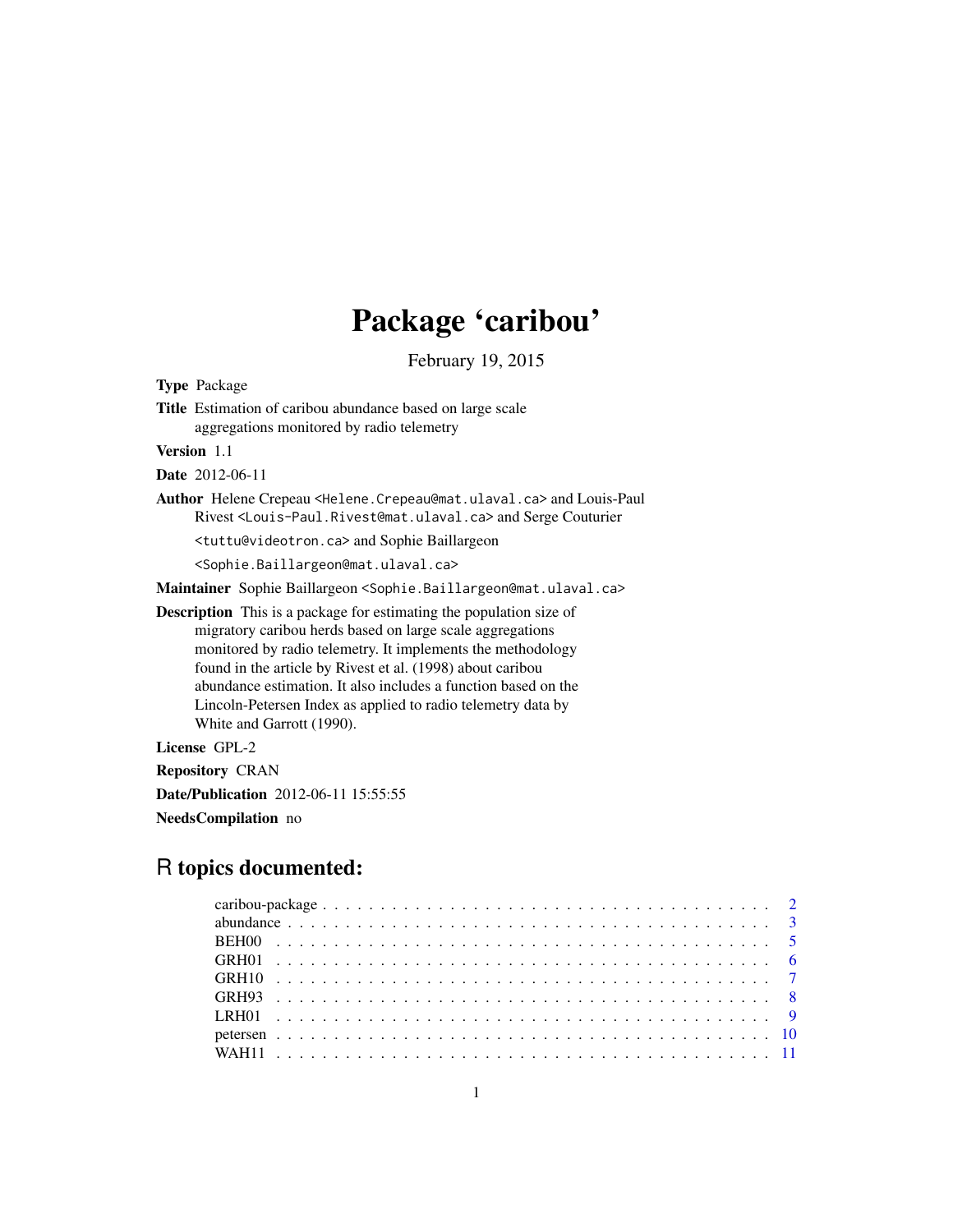#### <span id="page-1-0"></span>**Index** [13](#page-12-0)

caribou-package *Estimation of caribou abundance based on large scale aggregations monitored by radio telemetry*

#### **Description**

This is a package for estimating the population size of migratory caribou herds based on large scale aggregations monitored by radio telemetry. It implements the methodology found in the article by Rivest et al. (1998) about caribou abundance estimation. It also includes a function based on the Lincoln-Petersen Index as applied to radio telemetry data by White and Garrott (1990).

#### Details

| Package: | caribou    |
|----------|------------|
| Type:    | Package    |
| Version: | 1.1        |
| Date:    | 2012-06-11 |
| License: | $GPI - 2$  |

#### CONTEXT:

Migratory caribou forms aggregations at different seasons in their yearly life cycle, namely in the spring and fall migration, and also in summer following insect harassment. Postcalving aggregations that happened in July under warm and calm conditions are the most impressive and they are well known for long time by caribou biologists and by indigenous people. The Inuit that lived also in the tundra with caribou described this spectacular animal behavior as the moving mountains.

Rivest et al. (1998) proposed a new method for estimating caribou herd size based on photo-census of large scale aggregations. This method can also be used in other time of the year for caribou or for other wildlife species that live in open habitat like tundra. Here we provided some dataset examples for postcalving census done in Quebec and elsewhere in North America.

If you are using this tool to estimate wildlife abundance, please let us know and quote this paper: Rivest, L.-P., Couturier, S. and Crepeau, H. (1998). Statistical Methods for estimating caribou abundance using postcalving aggregations detected by radio telemetry. *Biometrics*, 54(3), 865-876.

#### Author(s)

Helene Crepeau <Helene.Crepeau@mat.ulaval.ca> and Louis-Paul Rivest <Louis-Paul.Rivest@mat.ulaval.ca> and Serge Couturier <tuttu@videotron.ca> and Sophie Baillargeon <Sophie.Baillargeon@mat.ulaval.ca>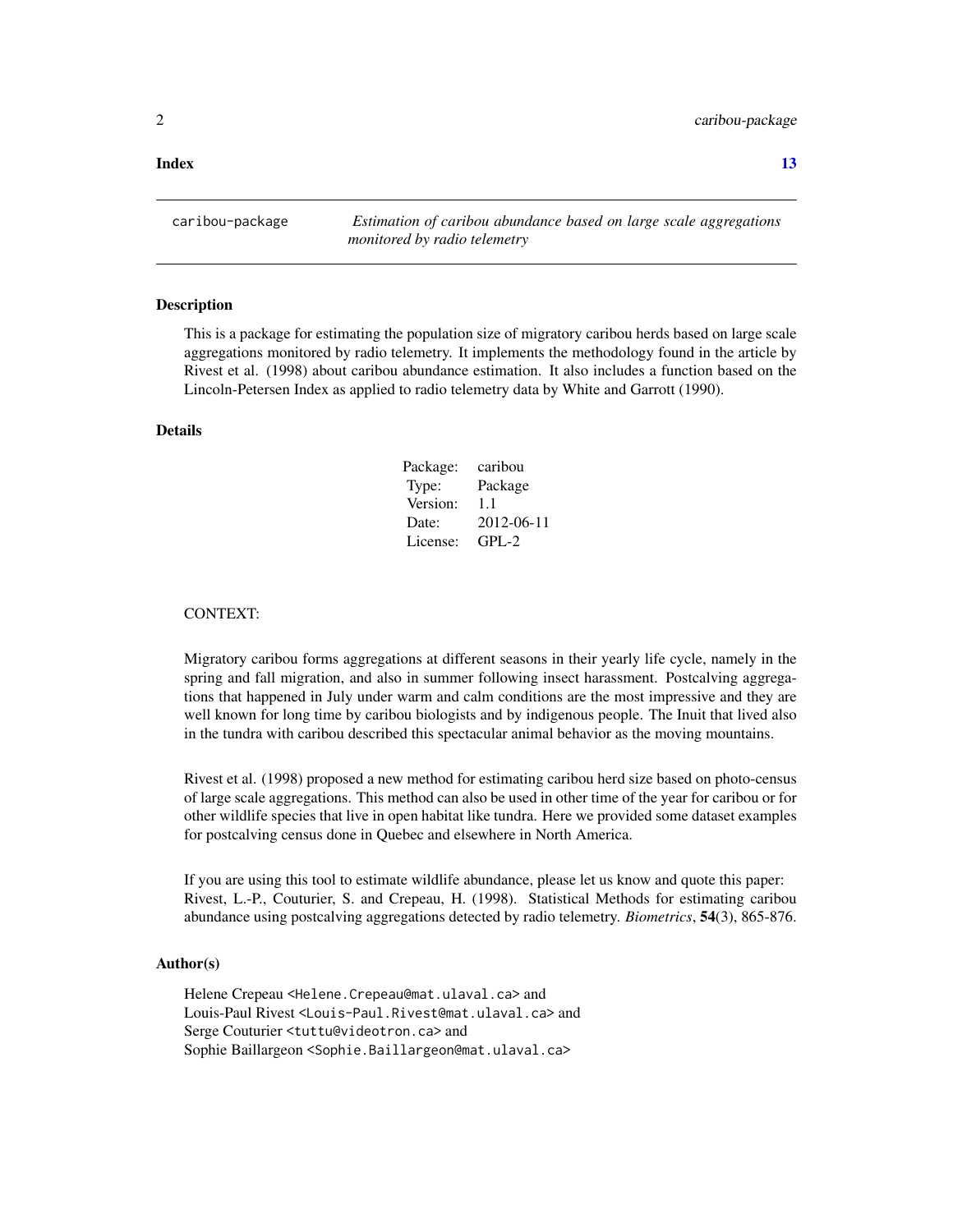#### <span id="page-2-0"></span>abundance 3

# References

Rivest, L.-P., Couturier, S. and Crepeau, H. (1998). Statistical Methods for estimating caribou abundance using postcalving aggregations detected by radio telemetry. *Biometrics*, 54(3), 865-876.

White, G.C. and Garrott, R.A. (1990). *Analysis of wildlife radio-tracking data*. San Diego: Academic Press.

<span id="page-2-1"></span>abundance *Post-calving method for caribou abundance estimation*

# Description

The function abundance applies the methodology found in Rivest et al. (1998) for estimating caribou abundance using postcalving aggregations detected by radio telemetry.

# Usage

abundance(mat, n, model =  $c("H", "I", "T"), B, maxT.hat)$ ## S3 method for class 'abundance'  $print(x, \ldots)$ 

# Arguments

| mat          | A matrix containing in the first column the number of radio-collared animals in<br>the detected (photographed) groups and in the second column the corresponding<br>size of the detected groups.                                                                                   |
|--------------|------------------------------------------------------------------------------------------------------------------------------------------------------------------------------------------------------------------------------------------------------------------------------------|
| n            | A numeric: the total number of active collars during the census.                                                                                                                                                                                                                   |
| model        | A character string indicating the model to determine the probability that a group<br>with collared animals is detected $p_i$ . It can be either "H" = homogeneity model,<br>$T =$ independence model or $T =$ threshold model (see <b>Details</b> ). The default<br>$i$ s " $H$ ". |
| <sub>B</sub> | A numeric: a bound for the threshold model.                                                                                                                                                                                                                                        |
| maxT.hat     | A numeric: an upper bound used in the numerical computation of T. hat, the<br>estimator for the total number of animals in a herd (used by the optimize func-<br>tion). Useful when a warning is generated about T. hat being equal to maxT. hat.                                  |
|              | The default is $n \star max(mat[, 2])$ .                                                                                                                                                                                                                                           |
| X            | An object, produced by the abundance function, to print.                                                                                                                                                                                                                           |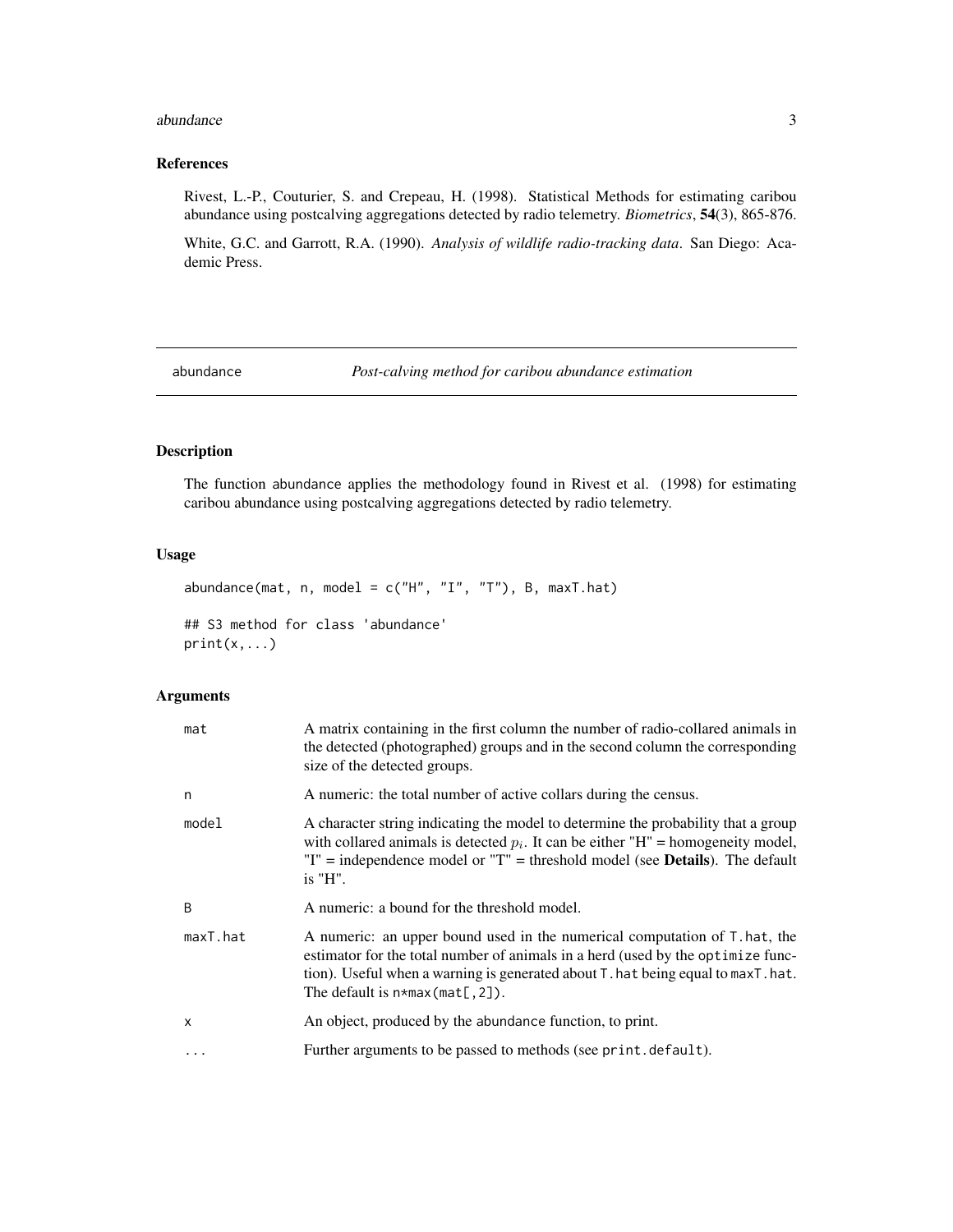Details

DETECTION MODELS

- homogeneity model (model="H"):

$$
p_i = r \text{ if } X_i \ge 1
$$

- independence model (model="I"):

$$
p_i = 1 - (r^{X_i})
$$

- threshold model (model="T"):

$$
p_i = \begin{cases} 1 & \text{if } X_i \ge \mathsf{B} \\ r & \text{if } 1 \le X_i < \mathsf{B} \end{cases}
$$

where  $p_i$  is the probability that a group with collared animals is detected,  $X_i$  is the number of radiocollared in the detected (photographed) groups and  $r$  is a parameter related to the probability of detection. For the threshold model, B is a bound given as a function's argument.

# Value

| mp              | The number of detected groups having radio-collared animals.                                                                                                                                                                                        |  |  |  |
|-----------------|-----------------------------------------------------------------------------------------------------------------------------------------------------------------------------------------------------------------------------------------------------|--|--|--|
| xt              | The total number of radio-collared animals found in the detected groups.                                                                                                                                                                            |  |  |  |
| gnt             | The total number of animals counted in the detected groups.                                                                                                                                                                                         |  |  |  |
| rr              | The estimated parameter related to the probability of detection.                                                                                                                                                                                    |  |  |  |
| se_rr           | The estimated standard error of rr.                                                                                                                                                                                                                 |  |  |  |
| $mat\_pi$       | A matrix containing a sorted copy of the input matrix mat in the first two<br>columns, the detection probabilities $p_i$ in the third column and the probabili-<br>ties that the group has at least one collared animal $\pi_i$ in the last column. |  |  |  |
| T.hat           | The estimator for the total number of animals in a herd.                                                                                                                                                                                            |  |  |  |
| se_T.hat        | The estimated standard error of T, hat,                                                                                                                                                                                                             |  |  |  |
| loglikelihood   | The maximum value of the loglikelihood function for the detected model.                                                                                                                                                                             |  |  |  |
| randomness_test |                                                                                                                                                                                                                                                     |  |  |  |
|                 | A vector with the statistic and the p-value of a score test for the randomness as-<br>sumption available only for the homogeneity, independence and threshold model<br>with $B=2$ or 3.                                                             |  |  |  |
| call            | The function call (object of class "call").                                                                                                                                                                                                         |  |  |  |
|                 |                                                                                                                                                                                                                                                     |  |  |  |

# Author(s)

Helene Crepeau <Helene.Crepeau@mat.ulaval.ca> and Louis-Paul Rivest <Louis-Paul.Rivest@mat.ulaval.ca> and Serge Couturier <tuttu@videotron.ca> and Sophie Baillargeon <Sophie.Baillargeon@mat.ulaval.ca>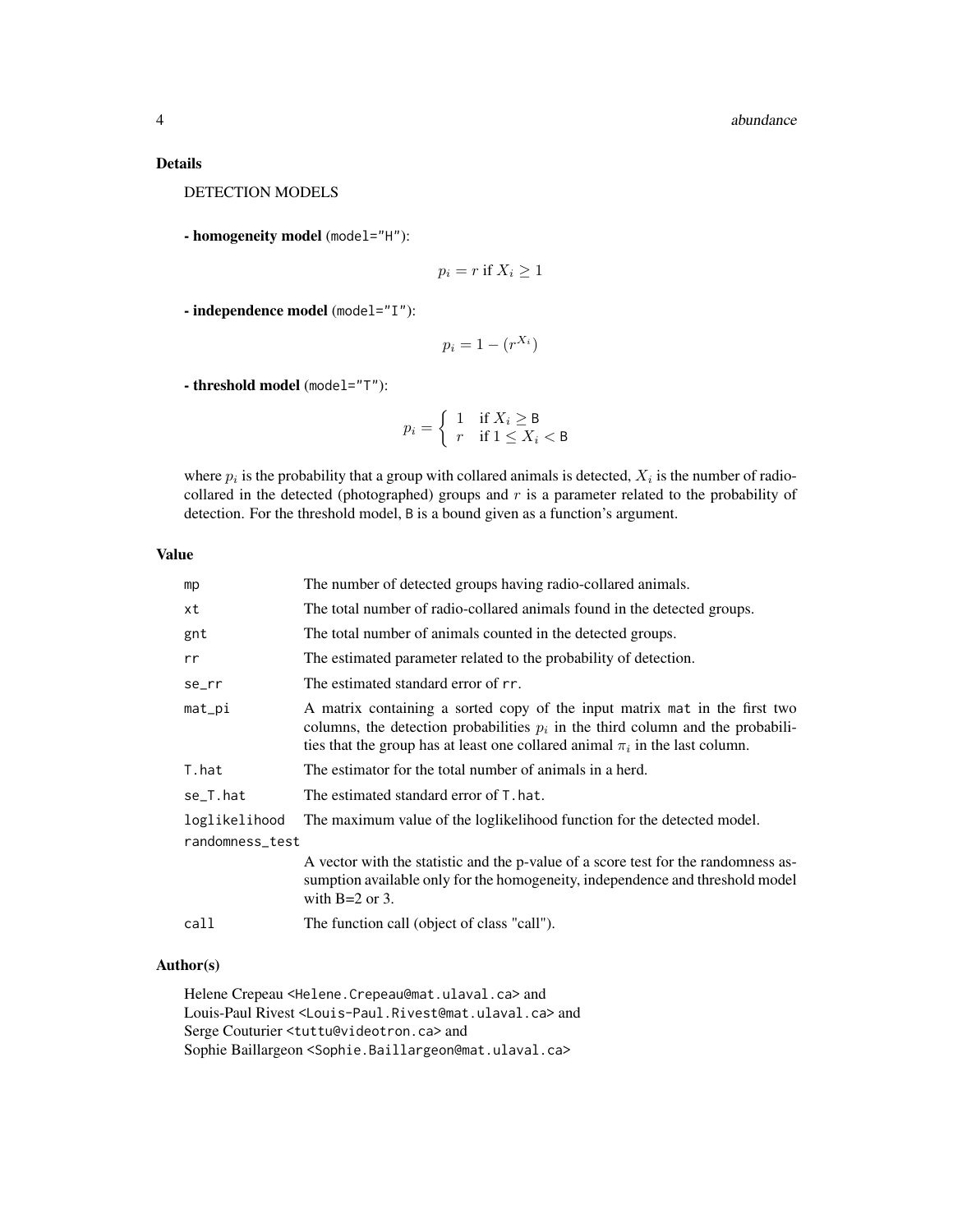#### <span id="page-4-0"></span> $BEH00$  5

# References

Rivest, L.-P., Couturier, S. and Crepeau, H. (1998). Statistical Methods for estimating caribou abundance using postcalving aggregations detected by radio telemetry. *Biometrics*, 54(3), 865-876.

# See Also

[petersen](#page-9-1)

# Examples

```
data(GRH93)
abundance(GRH93, n=92) # default model="H"
abundance(GRH93, n=92, model="H")
abundance(GRH93, n=92, model="I")
abundance(GRH93, n=92, model="T", B=2)
abundance(GRH93, n=92, model="T", B=4)
abundance(GRH93, n=92, model="T", B=6)
```
BEH00 *Bluenose-East Caribou Herd 2000 Data*

#### Description

Population size of the Bluenose-East caribou herd (Northwest Territories, Canada) from a postcalving survey in June-July 2000.

#### Usage

data(BEH00)

# Format

16 by 2 numeric matrix, with the following columns:

xi number of radio-collared animals in the detected (photographed) groups

gni size of the detected groups

#### Details

During this survey, 33 collars were active (Patterson et al. also made calculation considering that 30 collars were active because 3 caribou were never located after collaring). 23 collars (70%) were photographed among the 16 detected groups.

#### **Note**

This data set excludes the six groups without radio-collared animal from Table 1 of Patterson et al. (2004) since they cannot be included in the estimates of the total population size.

For the last three groups, the size gni has been modified according to what Patterson et al. (2004) did (38% of what appears in Table 1).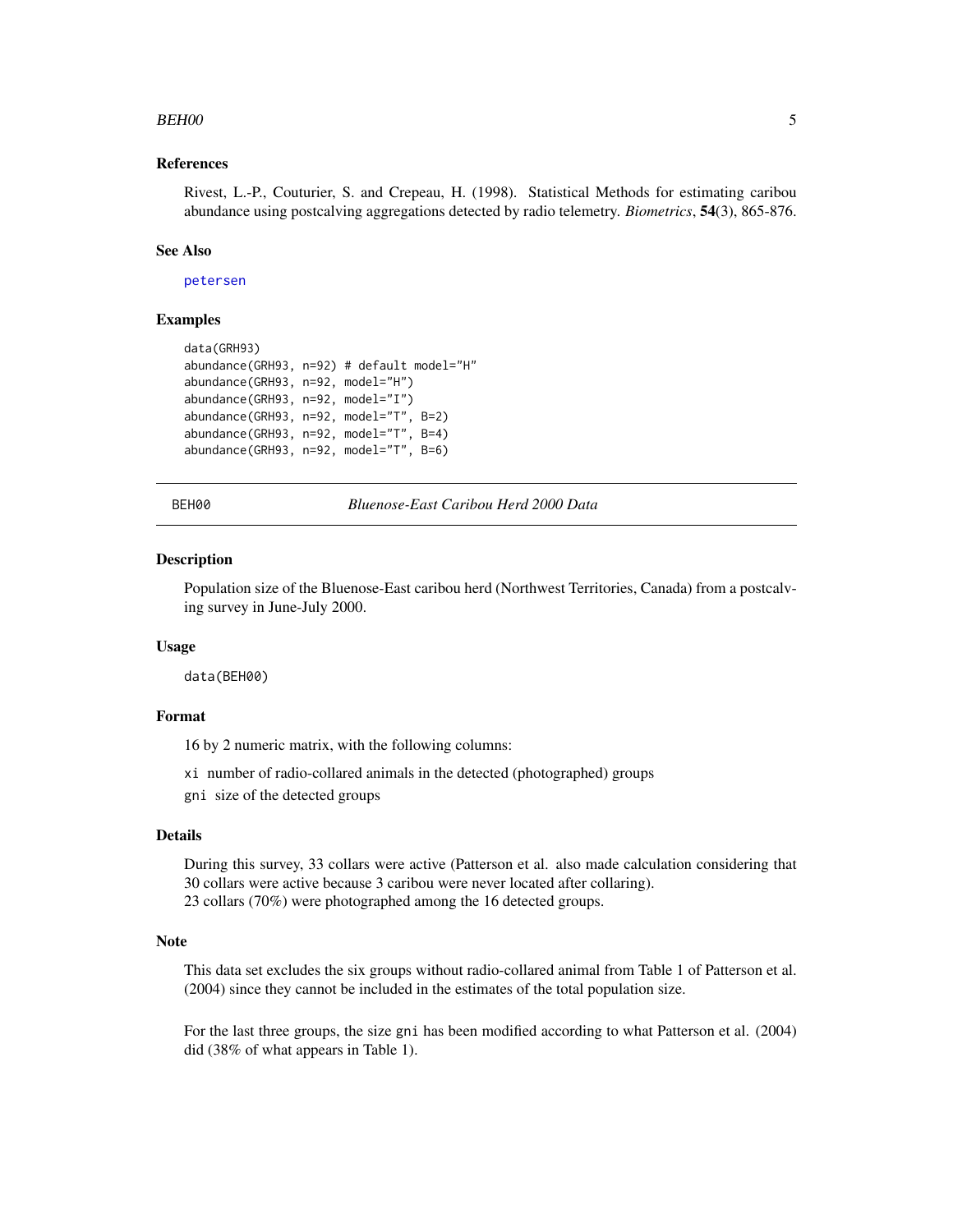#### <span id="page-5-0"></span>Source

Patterson, B. R., Olsen, B. T. and Joly, D. O. (2004). Population estimate for the Bluenose-East caribou herd using post-calving photography. *Arctic*, 57, 47-58.

### Examples

data(BEH00) petersen(BEH00, M=33) abundance(BEH00, n=33, model="H")

GRH01 *George River Herd 2001 Data*

# Description

Population size of the George River (Riviere George) herd (Quebec) from a postcalving survey in July 2001.

# Usage

data(GRH01)

# Format

27 by 2 numeric matrix, with the following columns:

- xi number of radio-collared animals in the detected (photographed) groups
- gni size of the detected groups

# Details

During this survey, 109 collars were active. 56 collars (57%) were photographed among the 27 detected groups.

#### Source

Couturier, S., Jean, D., Otto, R. and Rivard, S. (2004). *Demography of the migratory tundra caribou (Rangifer tarandus) of the Nord-du-Quebec region and Labrador*. Min. Ressources naturelles, Faune et Parcs, Quebec. 68 p. ISBN: 2-550-43725-X

```
data(GRH01)
petersen(GRH01, M=109)
abundance(GRH01, n=109, model="H")
abundance(GRH01, n=109, model="I")
abundance(GRH01, n=109, model="T", B=2)
abundance(GRH01, n=109, model="T", B=4)
abundance(GRH01, n=109, model="T", B=6)
```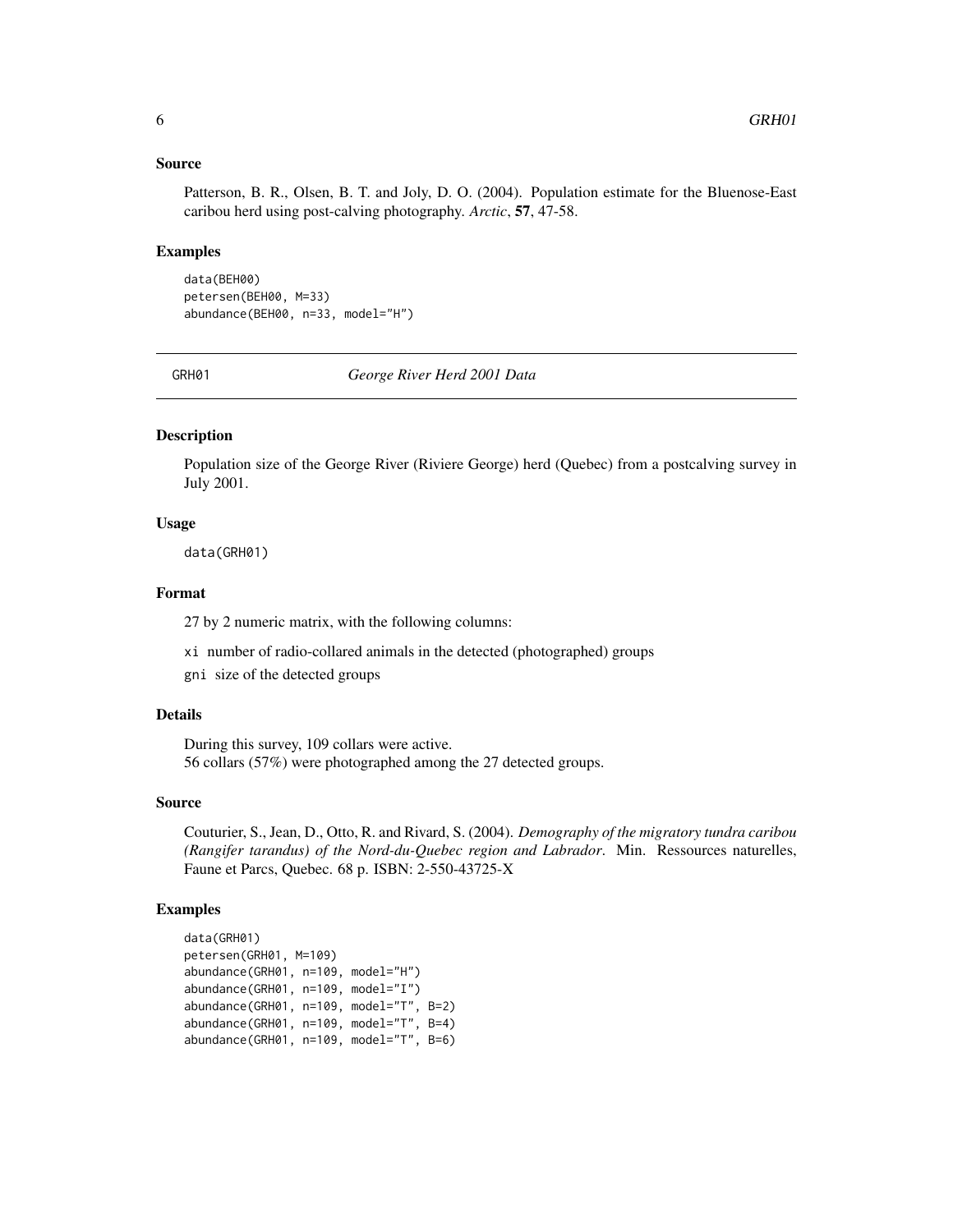<span id="page-6-0"></span>

Population size of the George River (Riviere George) herd (Quebec) from a postcalving survey in July 2010.

### Usage

data(GRH10)

# Format

13 by 2 numeric matrix, with the following columns:

xi number of radio-collared animals in the detected (photographed) groups

gni size of the detected groups

# Details

During this survey, 71 collars were active. 43 collars (61%) were photographed among the 13 detected groups.

# Source

Couturier, S., unpubl. data

```
data(GRH10)
petersen(GRH10, M=71)
petersen(GRH10, M=71, S=1000)
abundance(GRH10, n=71, model="H")
abundance(GRH10, n=71, model="I")
abundance(GRH10, n=71, model="T", B=2)
abundance(GRH10, n=71, model="T", B=4)
abundance(GRH10, n=71, model="T", B=6)
```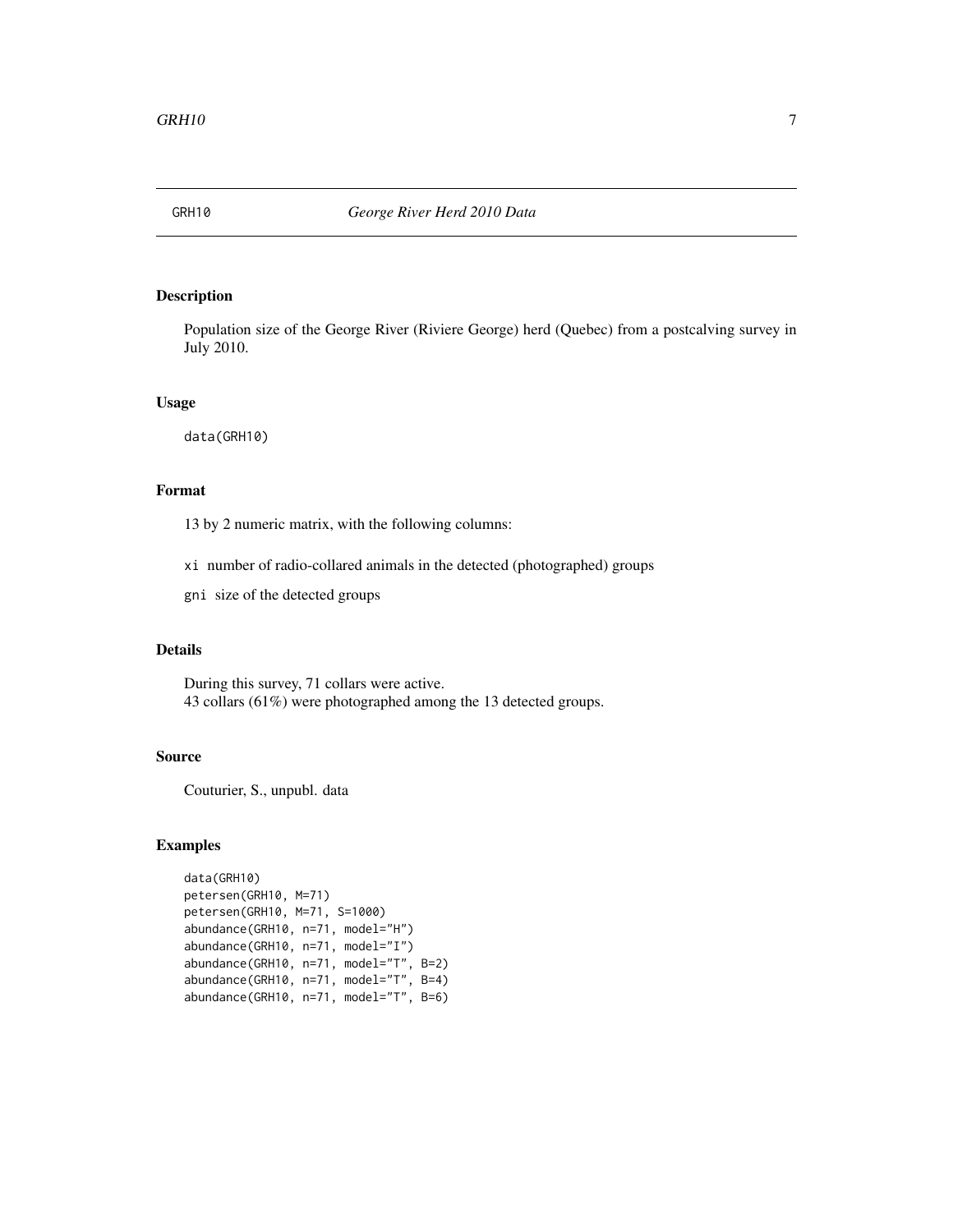<span id="page-7-0"></span>

Population size of the George River (Riviere George) herd (Quebec and Labrador) from a postcalving survey in July 1993.

#### Usage

data(GRH93)

# Format

28 by 2 numeric matrix, with the following columns:

- xi number of radio-collared animals in the detected (photographed) groups
- gni size of the detected groups

# Details

During this survey, 92 collars were active. 73 collars (79%) were photographed among the 28 detected groups.

# Source

Rivest, L.-P., Couturier, S. and Crepeau, H. (1998). Statistical Methods for estimating caribou abundance using postcalving aggregations detected by radio telemetry. *Biometrics*, 54(3), 865-876.

```
data(GRH93)
petersen(GRH93, M=92)
petersen(GRH93, M=92, S=4000)
abundance(GRH93, n=92, model="H")
abundance(GRH93, n=92, model="I")
abundance(GRH93, n=92, model="T", B=2)
abundance(GRH93, n=92, model="T", B=4)
abundance(GRH93, n=92, model="T", B=6)
```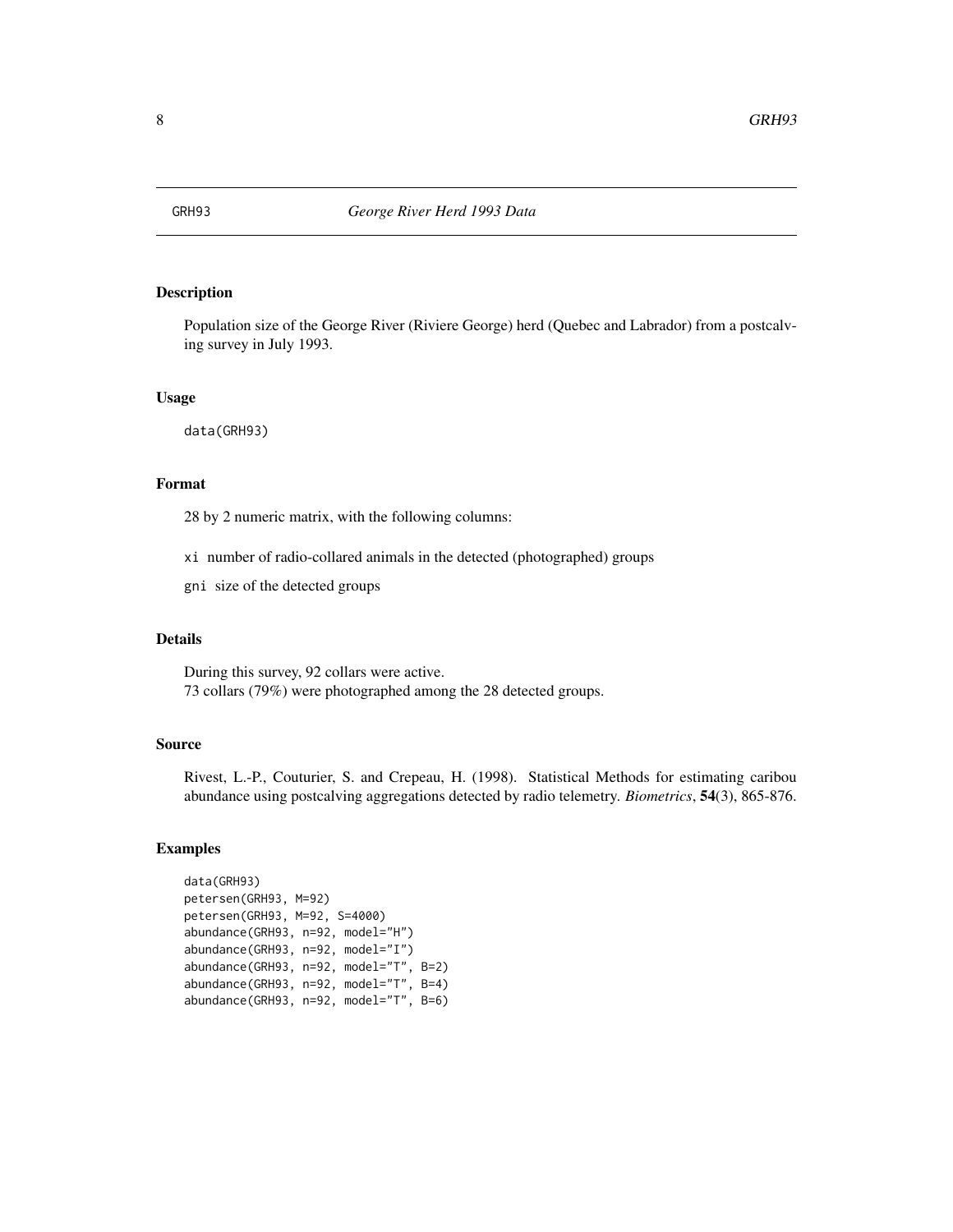<span id="page-8-0"></span>

Population size of the Leaf River (Riviere aux Feuilles) herd (Quebec) from a postcalving survey in July 2001.

### Usage

data(LRH01)

# Format

17 by 2 numeric matrix, with the following columns:

- xi number of radio-collared animals in the detected (photographed) groups
- gni size of the detected groups

# Details

During this survey, 120 collars were active. 23 collars (19%) were photographed among the 17 detected groups.

# Note

The small sample size of this census was caused by technical and weather related problems in July 2001. This provided an opportunity to see the behaviour of the different models under low sampling regime.

# Source

Couturier, S., Jean, D., Otto, R. and Rivard, S. (2004). *Demography of the migratory tundra caribou (Rangifer tarandus) of the Nord-du-Quebec region and Labrador*. Min. Ressources naturelles, Faune et Parcs, Quebec. 68 p. ISBN: 2-550-43725-X

```
data(LRH01)
petersen(LRH01, M=120)
abundance(LRH01, n=120, model="H")
abundance(LRH01, n=120, model="I")
abundance(LRH01, n=120, model="T", B=2)
# The threshold model with B >= 3 is equivalent
# to the homogeneity model for this data set
# because max(LRH01$xi)=2
```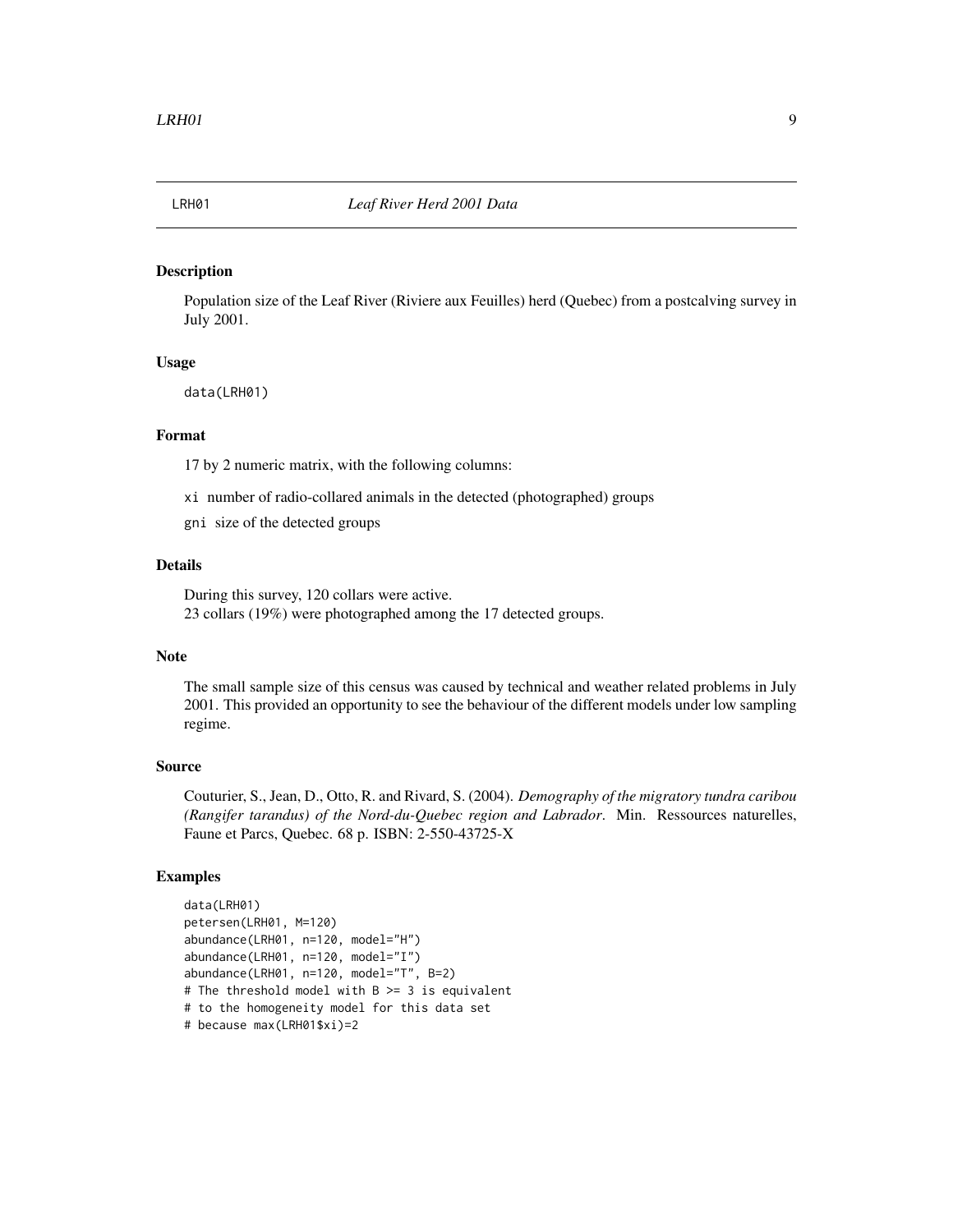<span id="page-9-1"></span><span id="page-9-0"></span>

The function petersen estimates the total population size based on the Lincoln-Petersen Index as applied to radio telemetry data by White and Garrott (1990). It uses the Lincoln-Petersen estimator with Chapman's (1951) bias correction and the bias corrected standard error estimator of Seber (1970) and Wittes (1972).

# Usage

```
petersen(mat, M, S = 0)
## S3 method for class 'petersen'
print(x, \ldots)
```
# Arguments

| mat       | A matrix containing in the first column the number of radio-collared animals in<br>the detected (photographed) groups and in the second column the corresponding<br>size of the detected groups.                                                                            |
|-----------|-----------------------------------------------------------------------------------------------------------------------------------------------------------------------------------------------------------------------------------------------------------------------------|
| M         | A numeric: the total number of active collars during the census (equivalent to<br>the argument n in the function abundance).                                                                                                                                                |
|           | A numeric: the minimum size that define well aggregated groups. Only observa-<br>tions from well aggregated groups (containing at least S animals) are taken into<br>account in the computation. The default is zero (every observation is included<br>in the computation). |
| X         | An object, produced by the petersen function, to print.                                                                                                                                                                                                                     |
| $\ddotsc$ | Further arguments to be passed to methods (see print. default).                                                                                                                                                                                                             |

# Value

| G         | The number of well aggregated groups.                                                                                                  |
|-----------|----------------------------------------------------------------------------------------------------------------------------------------|
| R         | The total number of radio-collared animal observed in the well aggregated groups.                                                      |
| C         | The total number of animals observed in the well aggregated groups containing<br>at least one radio-collared animal during the survey. |
| T.hat     | The modified lincoln-Petersen estimator for the total number of animals in a<br>herd.                                                  |
| se_T.hat  | The estimated standard error of LP_T. hat.                                                                                             |
| mat_aggre | A matrix containing a subset of the input matrix mat: the data for the well<br>aggregated groups only.                                 |
| call      | The function call (object of class "call").                                                                                            |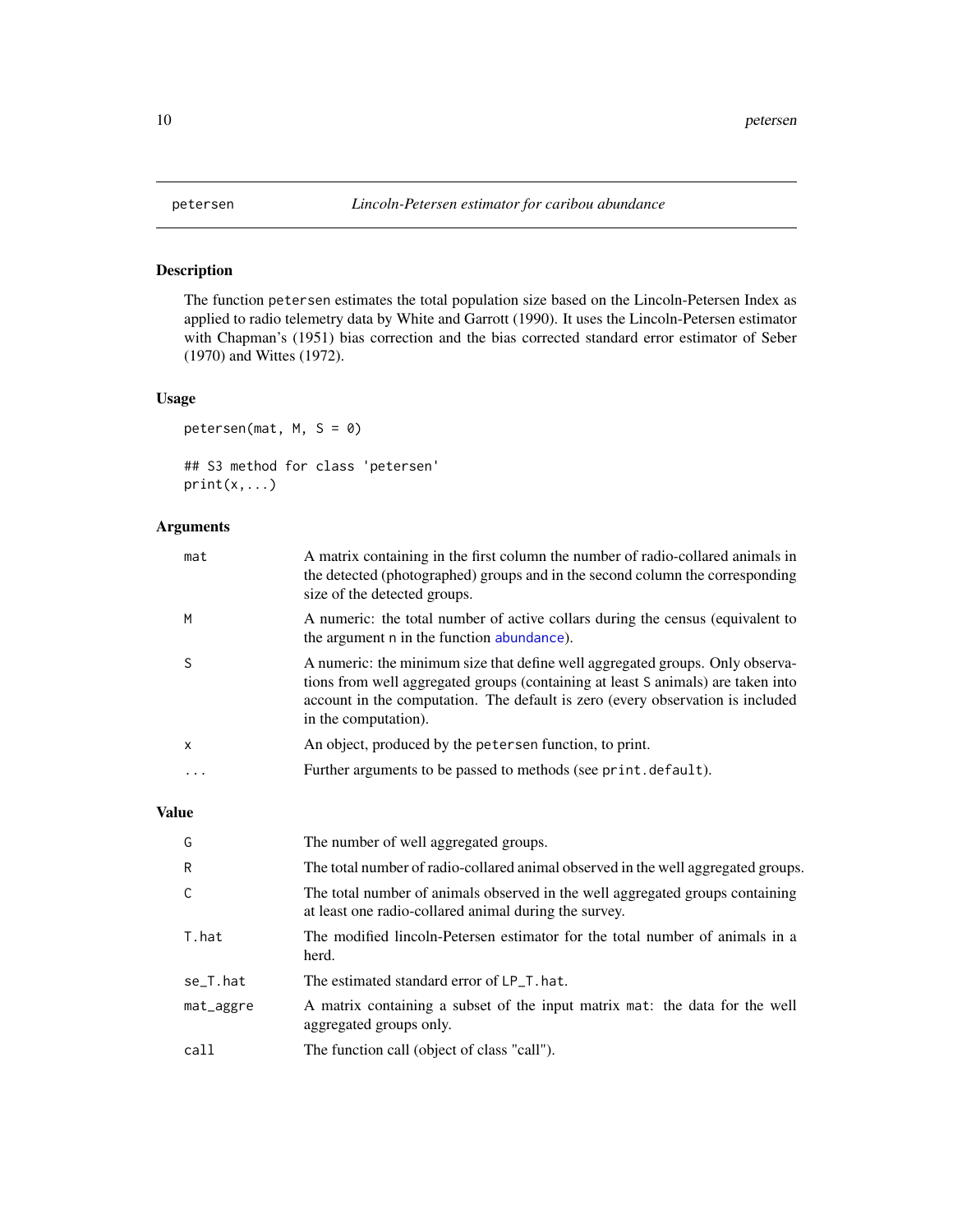# <span id="page-10-0"></span> $WAH11$  11

# Author(s)

Helene Crepeau <Helene.Crepeau@mat.ulaval.ca> and Louis-Paul Rivest <Louis-Paul.Rivest@mat.ulaval.ca> and Serge Couturier <tuttu@videotron.ca> and Sophie Baillargeon <Sophie.Baillargeon@mat.ulaval.ca>

# References

Chapman, D. G. (1951). Some properties of the hypergeometric distribution with applications to zoological sample censuses. *University of California Publications in Statistics*, 1(7), 131-160.

Seber, G.A.F. (1970). The effects of trap response on tag recapture estimates. *Biometrics*, 26, 13-22.

White, G.C. and Garrott, R.A. (1990). *Analysis of wildlife radio-tracking data*. San Diego: Academic Press.

Wittes, J.T. (1972). On the bias and estimated variance of Chapman's two-sample capture-recapture population estimate. *Biometrics*, 28, 592-597.

# See Also

[abundance](#page-2-1)

# Examples

```
data(GRH93)
petersen(GRH93, M=92) # default S=0
petersen(GRH93, M=92, S=4000)
```
WAH11 *Western Arctic Herd 2011 Data*

# Description

Population size of the Western Arctic Herd (Alaska) from a postcalving survey in 2011.

# Usage

data(WAH11)

#### Format

10 by 2 numeric matrix, with the following columns:

xi number of radio-collared animals in the detected (photographed) groups

gni size of the detected groups

#### Details

During this survey, 97 collars were active. 96 collars (99%) were photographed among the 10 detected groups.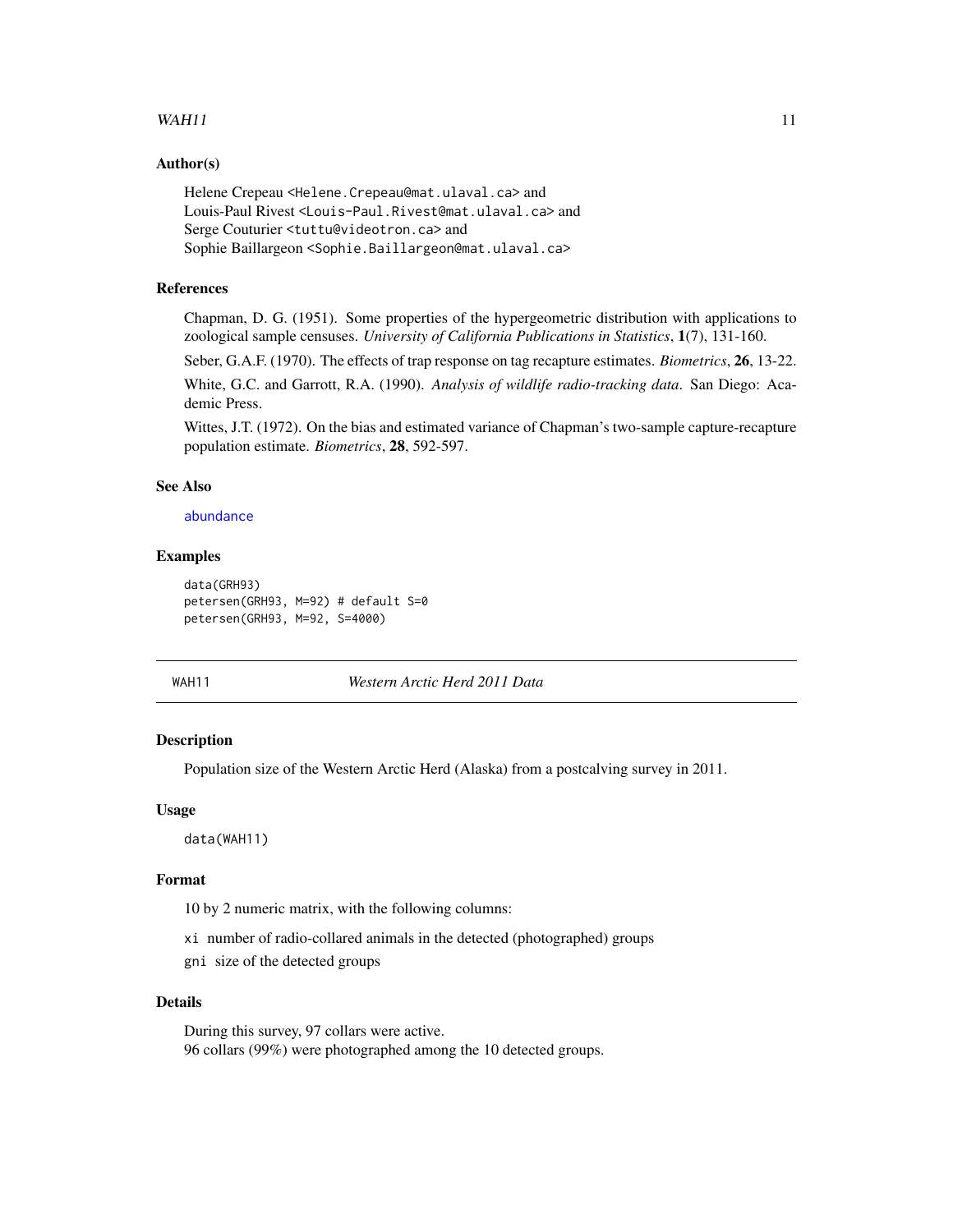# Note

This data set provide the opportunity to test the models under very high sampling regime.

# Source

Dau, J., unpubl. data

```
data(WAH11)
petersen(WAH11, M=97)
abundance(WAH11, n=97, model="H")
abundance(WAH11, n=97, model="I")
abundance(WAH11, n=97, model="T", B=2)
```